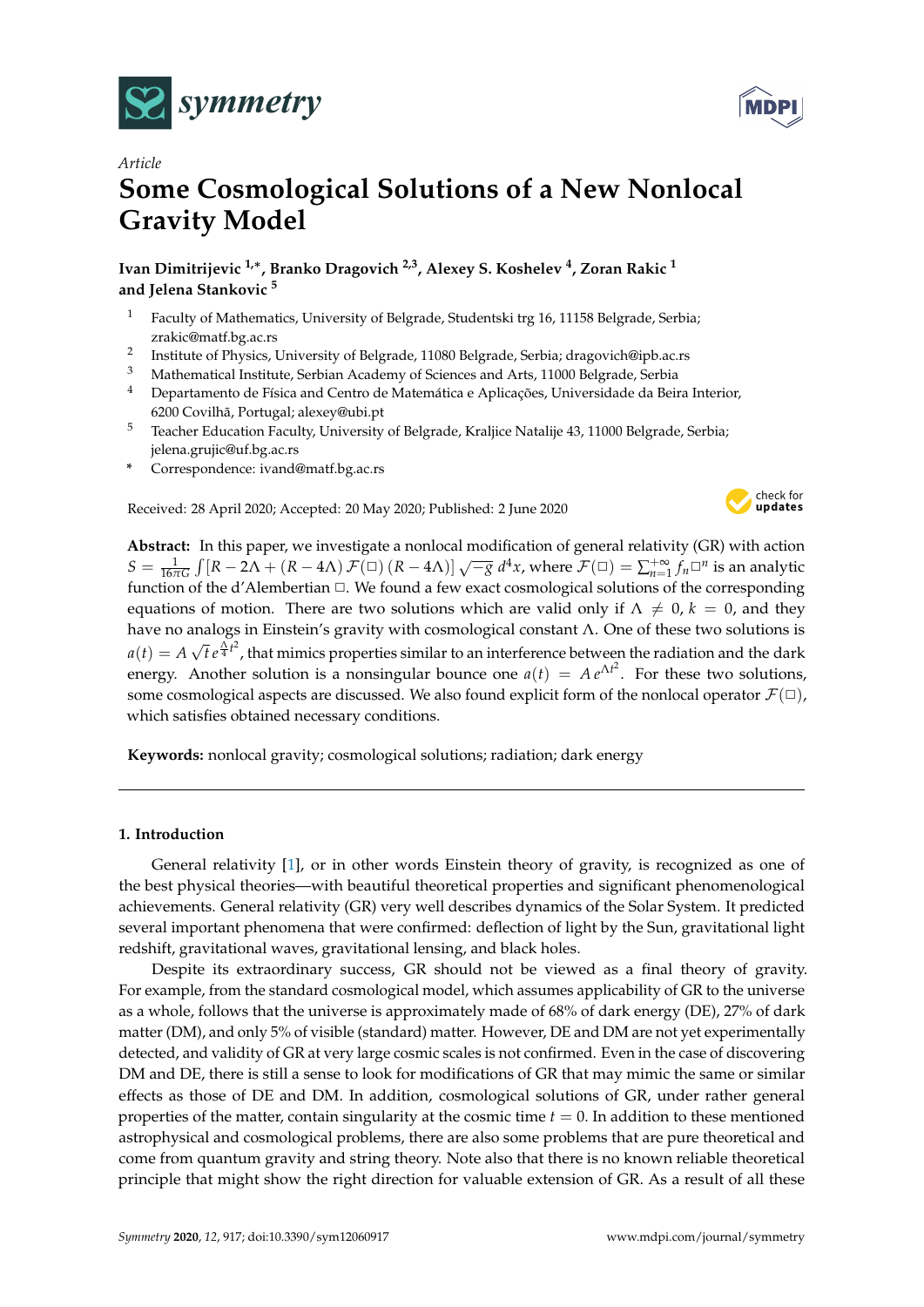shortages, there are many approaches towards possible generalization of Einstein's theory of gravity (for a review, see  $[2-6]$  $[2-6]$ ).

One of the current ways towards modification of GR is nonlocal modified gravity, see e.g., [\[7–](#page-7-3)[24\]](#page-8-0). All nonlocal gravity models contain the d'Alembert-Beltrami operator  $\Box$ , that is involved mainly in two ways: (1) in the form  $\Box^{-n}$  and (2) as an analytic function  $F(\Box) = \sum_{n=0}^{+\infty} f_n \Box^n$ . Models with  $□<sup>−</sup>n$  operator are introduced to investigate the late cosmic time acceleration without its matter origin. Some of such models are given by the action

$$
S = \frac{1}{16\pi G} \int \sqrt{-g} \left( R + \mathcal{L} \right) d^4 x,\tag{1}
$$

where  $\mathcal{L} = R f(\square^{-1}R)$  (see, e.g., [\[4,](#page-7-4)[8](#page-7-5)[,24\]](#page-8-0)), and  $\mathcal{L} = -\frac{1}{6}m^2R\square^{-2}R$  (see [\[9\]](#page-7-6) and references therein).

An interesting and promising class of nonlocal gravity models, that have been recently considered, is given by

<span id="page-1-0"></span>
$$
S = \frac{1}{16\pi G} \int_{\mathcal{M}} \sqrt{-g} \left[ R - 2\Lambda + P(R) \mathcal{F}(\Box) Q(R) \right] d^4x,\tag{2}
$$

where M is a pseudo-Riemannian manifold of signature (1, 3) with metric (*gµν*), Λ is the cosmological constant,  $P(R)$  and  $Q(R)$  are some differentiable functions of the Ricci scalar  $R$ , and  $\mathcal{F}(\Box) = \sum_{n=1}^{+\infty} f_n \Box^n$ . Motivation to use this analytic nonlocal operator comes from ordinary and *p*-adic string theory (see [\[25\]](#page-8-1) and references therein) and observation that some analytic nonlocal operators may improve renormalizability in some quantum gravity models, see [\[26–](#page-8-2)[28\]](#page-8-3). To have better insight into effects, preliminary investigation of these models is usually without matter.

Note again that Equation [\(2\)](#page-1-0) contains a class of simple nonlocal extensions of GR, but still in rather general form. Usually researchers start by a particular expression for *P*(*R*) and *Q*(*R*) as differentiable functions of *R*, while  $\mathcal{F}(\Box)$  is treated as an analytic function of operator  $\Box$ , whose concrete form is not given at the beginning. For given  $P(R)$  and  $Q(R)$ , the next step is derivation of equations of motion for metric tensor *gµν*. To consider [\(2\)](#page-1-0) as nonlocal gravity model of interest for cosmology, equations of motion should have some useful cosmological solutions. Existence of such (usually exact) cosmological solutions requires some restrictions on the function  $\mathcal{F}(\Box) = \sum_{n=1}^{+\infty} f_n \Box^n$ , i.e., on its coefficients  $f_n$ , e.g., see [\[10](#page-7-7)[–14\]](#page-8-4). Then with these, and perhaps some additional, restrictions there is a possibility to construct the corresponding concrete function  $\mathcal{F}(\Box)$ . Since we do not know *a priori* function  $\mathcal{F}(\Box)$ , this approach is a reasonable way to get it.

Concerning Equation [\(2\)](#page-1-0), the most attention has been paid to the simple case when  $P(R)$  =  $Q(R) = R$ , e.g., see [\[10,](#page-7-7)[11,](#page-7-8)[17,](#page-8-5)[18,](#page-8-6)[20,](#page-8-7)[29](#page-8-8)[–36\]](#page-8-9). This investigation started in [10,[11\]](#page-7-8) by successful attempt to find nonsingular bouncing solution of the Big Bang singularity problem in standard cosmology. To find appropriate solution of equations of motion, the ansatz  $\Box R = rR + s$  was used, where *r* and *s* are parameters that connect the solution and function  $\mathcal{F}(\Box)$ . If also in this case cosmological constant  $\Lambda = 0$  then it is some kind of nonlocal generalization of the Starobinsky  $R^2$  inflation model, whose various properties are studied in [\[19,](#page-8-10)[20\]](#page-8-7).

Another very intriguing example of the nonlocal gravity in Equation [\(2\)](#page-1-0) has  $P(R) = Q(R)$  =  $\sqrt{R-2\Lambda}$  [\[37\]](#page-8-11). One of its exact cosmological solutions is  $a(t) = At^{\frac{2}{3}}e^{\frac{\Lambda}{14}t^2}$ ,  $\Lambda \neq 0$ ,  $k = 0$ . This solution mimics properties similar to an interplay of the dark matter and the dark energy. Moreover, computed cosmological parameters are in a good agreement with astronomical observations. It is worth noting that at the first glance appearance of <sup>√</sup> *R* − 2Λ in this model may look strange. However, it can be *regarded as a natural nonlocal generalization of the standard local Lagrangian R* − 2Λ. Namely, one can introduce nonlocality as follows:  $R - 2Λ = \sqrt{R - 2Λ} \sqrt{R - 2Λ} \rightarrow \sqrt{R - 2Λ} [1 + F(□)] \sqrt{R - 2Λ}$ .

Nonlocal gravity model which we investigate in this paper has  $P(R) = Q(R) = R - 4\Lambda$ , and the action is given explicitly below in Equation [\(3\)](#page-2-0). As we will see, one of the exact cosmological solutions is  $a(t) = A\sqrt{t}e^{\frac{\Lambda}{4}t^2}$ ,  $\Lambda \neq 0$ ,  $k = 0$ , which mimics an interplay between radiation and the dark energy. Nonlocal term  $(R - 4\Lambda) \mathcal{F}(\Box) (R - 4\Lambda)$  in this model arose in the process of generalization of the above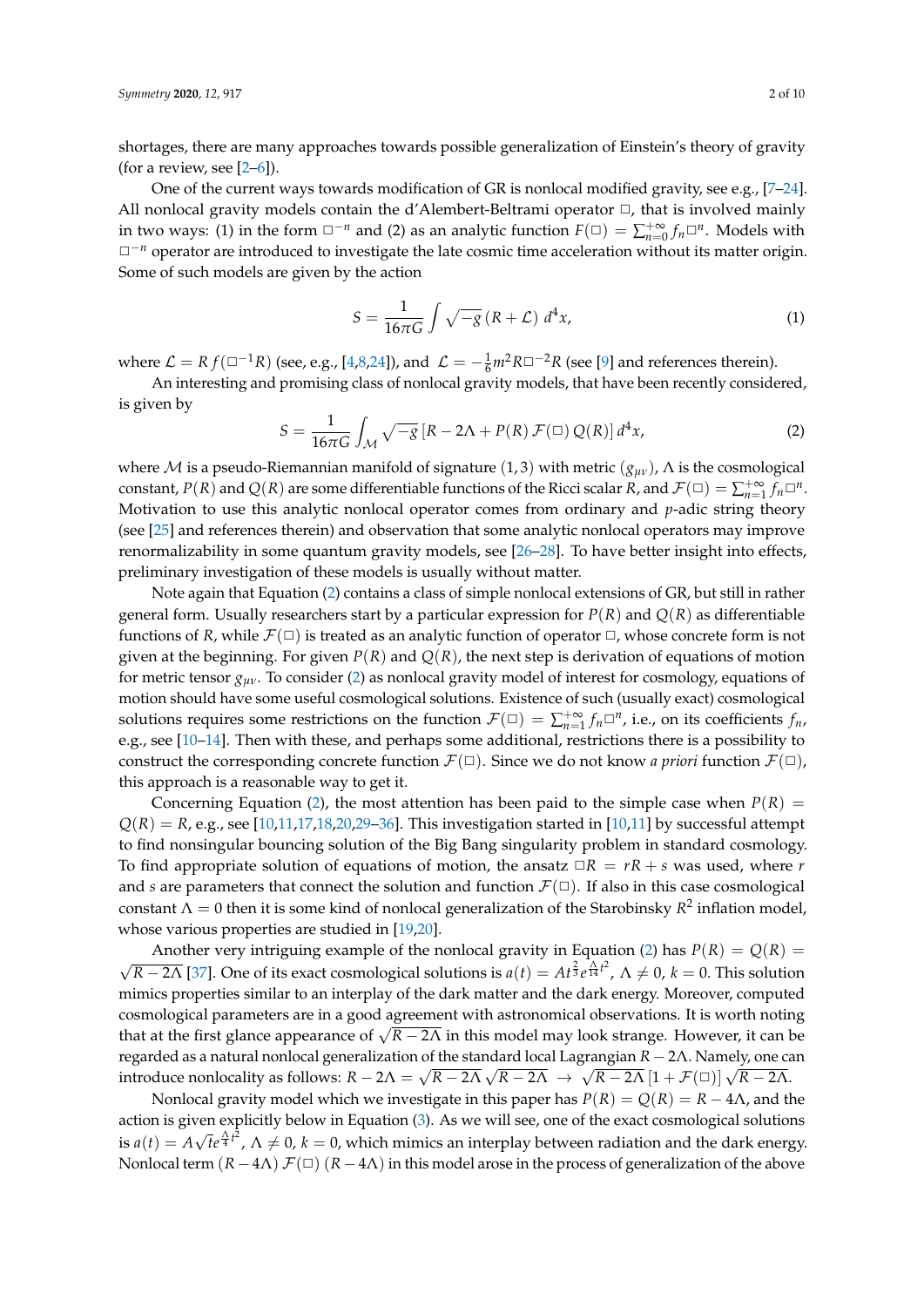mentioned model with nonlocality *R*  $\mathcal{F}(\Box)$  *R*. The starting expression was  $(R - R_0) \mathcal{F}(\Box)$   $(R - R_0)$ , where  $R_0$  is a constant that may lead to some interesting background solutions.

Section [2](#page-2-1) contains derivation of the equations of motion. Section [3](#page-4-0) is devoted to the exact cosmological solutions. Some concluding remarks are in Section [4.](#page-7-9)

# <span id="page-2-1"></span>**2. New Nonlocal Gravity Model**

The action of our nonlocal gravity model is

<span id="page-2-0"></span>
$$
S = \frac{1}{16\pi G} \int \left[ R - 2\Lambda + (R - 4\Lambda) \mathcal{F}(\square) \left( R - 4\Lambda \right) \right] \sqrt{-g} \, d^4x,\tag{3}
$$

where  $\mathcal{F}(\Box)$  = ∞ ∑ *n*=1  $f_n \Box^n$  and  $\Box = \nabla_\mu \nabla^\mu = \frac{1}{\sqrt{-g}} \partial_\mu (\sqrt{-g} g^{\mu\nu} \partial_\nu)$  is the corresponding d'Alembert-Beltrami operator. In construction of Equation [\(3\)](#page-2-0) we started from action

$$
S = \frac{1}{16\pi G} \int \left[ R - 2\Lambda + (R - R_0) \mathcal{F}(\square) \left( R - R_0 \right) \right] \sqrt{-g} d^4x \tag{4}
$$

and found that for  $R_0 = 4\Lambda$  the corresponding equations of motion, Equations [\(13\)](#page-3-0) and [\(14\)](#page-3-1), give two interesting background solutions presented in Sections [3.1](#page-4-1) and [3.2.](#page-5-0)

# *2.1. Equations of Motion*

The equations of motion for nonlocal gravity action in Equation [\(2\)](#page-1-0) are derived in [\[38\]](#page-9-0) and have the following form:

$$
\hat{G}_{\mu\nu} = G_{\mu\nu} + \Lambda g_{\mu\nu} - \frac{1}{2} g_{\mu\nu} P(R) \mathcal{F}(\Box) Q(R) + (R_{\mu\nu} - K_{\mu\nu}) W + \frac{1}{2} \Omega_{\mu\nu} = 0,
$$
\n(5)

where  $\hat{G}_{\mu\nu}$  is nonlocal version of Einstein's tensor, and

<span id="page-2-2"></span>
$$
K_{\mu\nu} = \nabla_{\mu}\nabla_{\nu} - g_{\mu\nu}\Box,
$$
\n(6)

$$
W = P'(R) \mathcal{F}(\square) Q(R) + Q'(R) \mathcal{F}(\square) P(R), \tag{7}
$$

$$
\Omega_{\mu\nu} = \sum_{n=1}^{\infty} f_n \sum_{\ell=0}^{n-1} S_{\mu\nu} (\Box^{\ell} P(R), \Box^{n-1-\ell} Q(R)), \tag{8}
$$

$$
S_{\mu\nu}(A,B) = g_{\mu\nu}\nabla^{\alpha}A\nabla_{\alpha}B + g_{\mu\nu}A\Box B - 2\nabla_{\mu}A\nabla_{\nu}B,\tag{9}
$$

where  $P'(R)$  and  $Q'(R)$  are derivatives of  $P(R)$  and  $Q(R)$  with respect to R, respectively.

From computation in detail, it follows

<span id="page-2-3"></span>
$$
\nabla^{\mu}\hat{G}_{\mu\nu} = 0. \tag{10}
$$

Equation [\(3\)](#page-2-0) is a particular case of Equation [\(2\)](#page-1-0) and the corresponding equations of motion for model in Equation [\(3\)](#page-2-0) easily follow from Equation [\(5\)](#page-2-2), i.e., equations of motion are

$$
\hat{G}_{\mu\nu} = G_{\mu\nu} + \Lambda g_{\mu\nu} - \frac{1}{2} g_{\mu\nu} U \mathcal{F}(\Box) U + 2 (R_{\mu\nu} - \nabla_{\mu} \nabla_{\nu} + g_{\mu\nu} \Box) \mathcal{F}(\Box) U \n+ \frac{1}{2} \sum_{n=1}^{+\infty} f_n \sum_{\ell=0}^{n-1} \left( g_{\mu\nu} (g^{\alpha\beta} \partial_{\alpha} \Box^{\ell} U \partial_{\beta} \Box^{n-1-\ell} U + \Box^{\ell} U \Box^{n-\ell} U) \right) \n- 2 \partial_{\mu} \Box^{\ell} U \partial_{\nu} \Box^{n-1-\ell} U \right) = 0,
$$
\n(11)

where  $G_{\mu\nu} = R_{\mu\nu} - \frac{1}{2} R g_{\mu\nu}$  is the Einstein tensor, and  $U = R - 4\Lambda$ .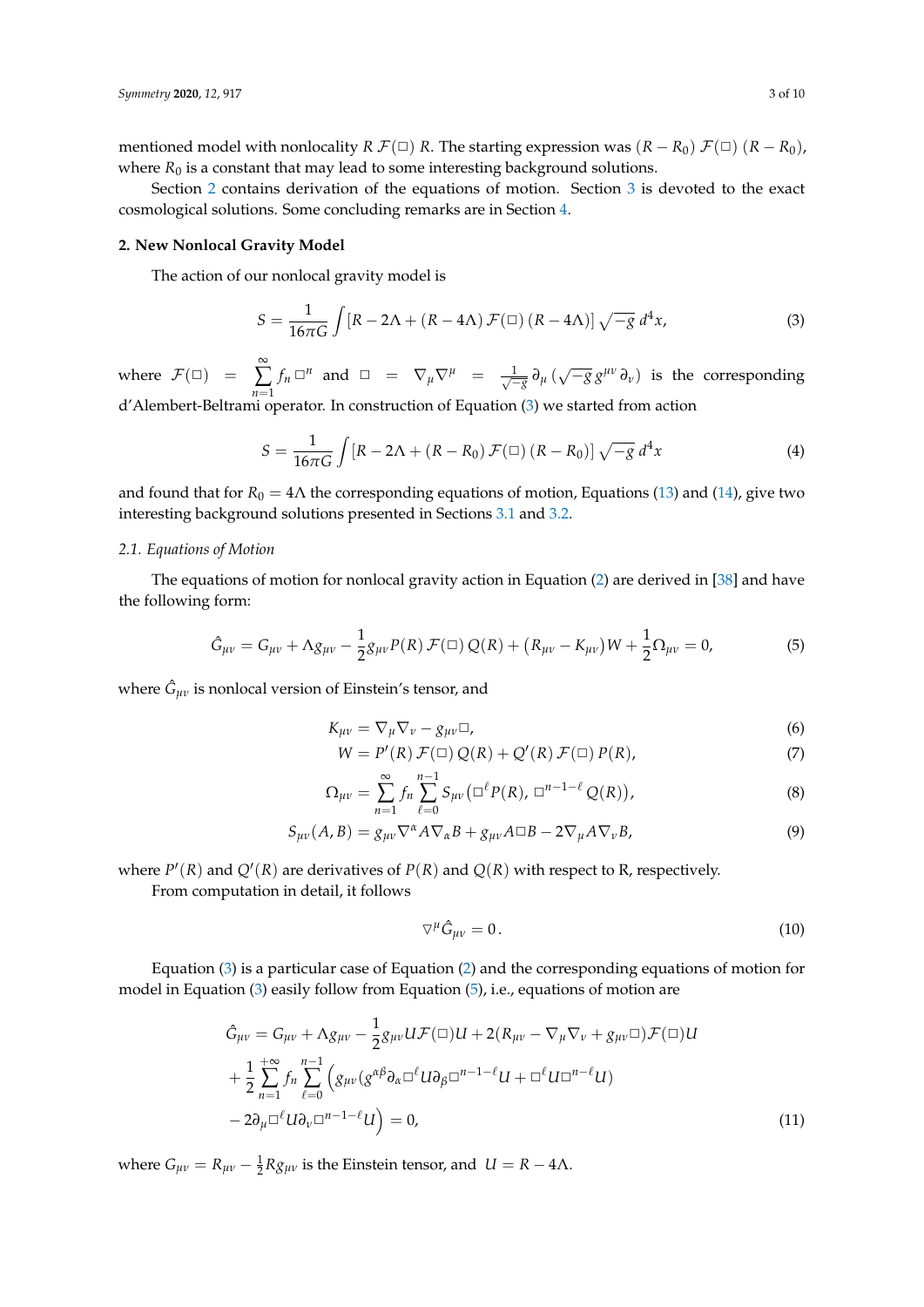*Symmetry* **2020**, *12*, 917 4 of 10

In the sequel of this paper, we are mainly interested in finding and investigating some exact cosmological solutions of Equation [\(11\)](#page-2-3). Since the universe is homogeneous and isotropic at large scales, it has the Friedmann–Lemaître–Robertson–Walker (FLRW) metric

$$
ds^{2} = -dt^{2} + a^{2}(t) \left( \frac{dr^{2}}{1 - kr^{2}} + r^{2} d\theta^{2} + r^{2} \sin^{2} \theta d\phi^{2} \right), \quad (c = 1), k = 0, \pm 1,
$$
 (12)

where  $a(t)$  is the cosmic scale factor. As a consequence of symmetries of the FLRW metric, Equation [\(11\)](#page-2-3) can be reduced to two independent differential equations and we take trace and 00-component, respectively:

<span id="page-3-3"></span>
$$
4\Lambda - R - 2U \mathcal{F}(\square) U + 2(R + 3\square) \mathcal{F}(\square) U + \sum_{n=1}^{+\infty} f_n \sum_{\ell=0}^{n-1} \left( \partial_\alpha \square^\ell U \partial^\alpha \square^{n-1-\ell} U + 2\square^\ell U \square^{n-\ell} U \right) = 0,
$$
\n(13)

$$
G_{00} - \Lambda + \frac{1}{2}U \mathcal{F}(\square) U + 2(R_{00} - \partial_0 \partial_0 - \square) \mathcal{F}(\square) U
$$
  

$$
- \frac{1}{2} \sum_{n=1}^{+\infty} f_n \sum_{\ell=0}^{n-1} \left( \partial_\alpha \square^\ell U \partial^\alpha \square^{n-1-\ell} U + \square^\ell U \square^{n-\ell} U \right)
$$
  

$$
+ 2\partial_0 \square^\ell U \partial_0 \square^{n-1-\ell} U = 0,
$$
 (14)

where

<span id="page-3-1"></span><span id="page-3-0"></span>
$$
R_{00} = -3\frac{\ddot{a}}{a}, \qquad G_{00} = 3\frac{\dot{a}^2 + k}{a^2} \,. \tag{15}
$$

Equation [\(11\)](#page-2-3) can be rewritten in the form

<span id="page-3-2"></span>
$$
\hat{G}_{\mu\nu} = G_{\mu\nu} + \Lambda g_{\mu\nu} - 8\pi G \hat{T}_{\mu\nu} = 0, \qquad (16)
$$

where  $\hat{T}_{\mu\nu}$  can be regarded as a nonlocal gravity analog of the energy-momentum tensor in Einstein's gravity. The corresponding Friedmann equations to Equation [\(16\)](#page-3-2) are

<span id="page-3-4"></span>
$$
\frac{\ddot{a}}{a} = -\frac{4\pi G}{3}(\bar{\rho} + 3\bar{p}) + \frac{\Lambda}{3}, \quad \frac{\dot{a}^2 + k}{a^2} = \frac{8\pi G}{3}\bar{\rho} + \frac{\Lambda}{3},\tag{17}
$$

where  $\bar{\rho}$  and  $\bar{p}$  play a role of the energy density and pressure of the dark side of the universe, respectively. The related equation of state is

$$
\bar{p}(t) = \bar{w}(t)\,\bar{\rho}(t). \tag{18}
$$

## *2.2. Ghost-Free Condition*

The spectrum can be found and a possibility to avoid ghost degrees of freedom can be studied by considering the second variation of the action. This task was accomplished in different settings. In paper [\[15\]](#page-8-12), it was done for an action which contains our action in Equation [\(3\)](#page-2-0) as one of the terms. In paper [\[32\]](#page-8-13) analogous analysis was performed for generic functions *P*(*R*) and *Q*(*R*). The generic idea is that certain combinations containing the operator function  $\mathcal{F}(\Box)$  form kinetic operators for scalar and tensor propagating degrees of freedom. Consequently such combinations must be equal to an exponent of an entire function. The latter has no zeros on the whole complex plane and as such does not result in poles in propagators yielding no new degrees of freedom. Detailed expressions and all the restrictions can be found in the above mentioned references.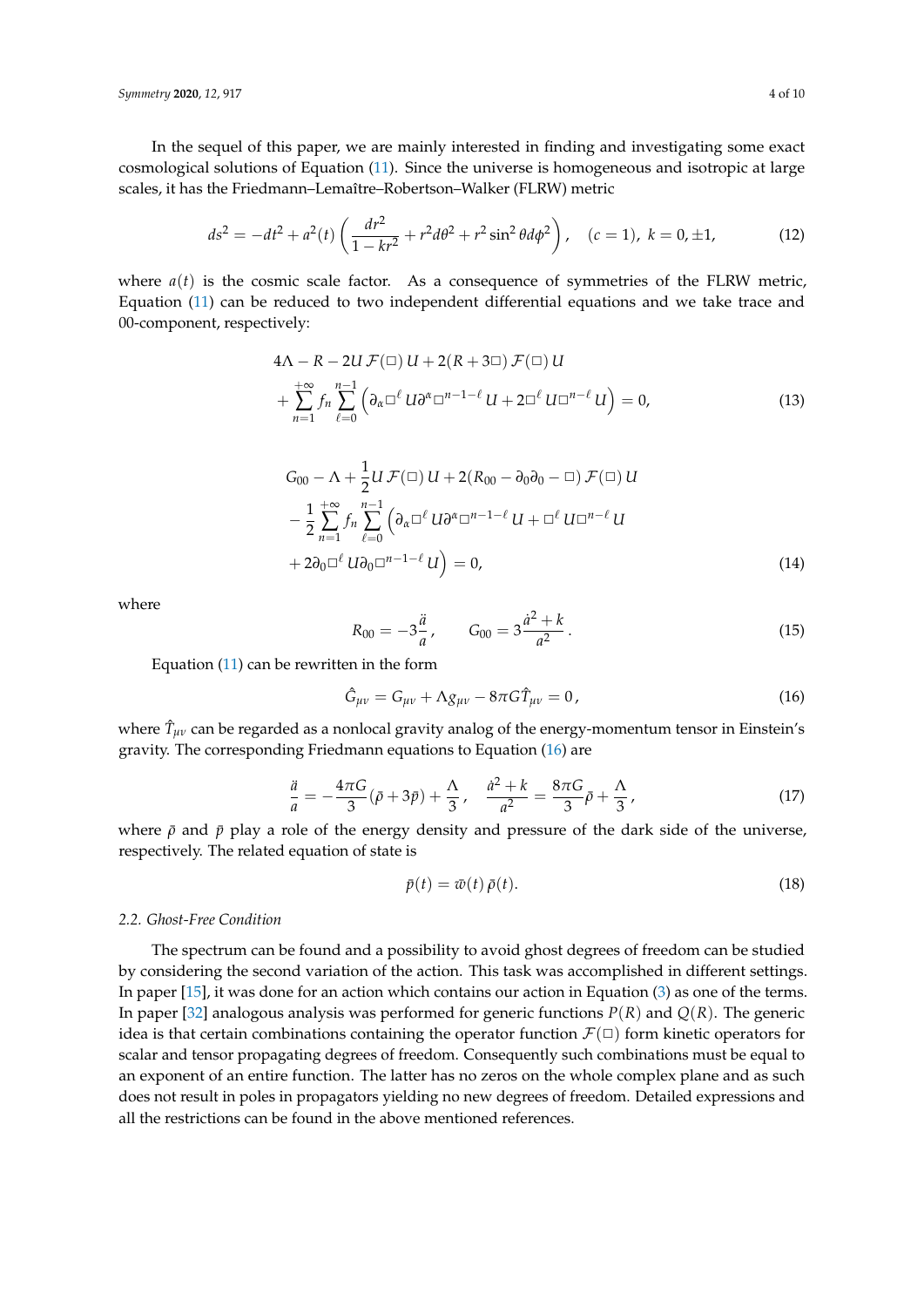# <span id="page-4-0"></span>**3. Cosmological Solutions**

Our intention is to obtain some exact cosmological solutions of the equations of motion in Equations [\(13\)](#page-3-0) and [\(14\)](#page-3-1) in the form  $a(t) = At^m e^{\gamma t^2}$ , where *m* and  $\gamma$  are some constants. At the beginning we take  $U = R - R_0$  and  $k = 0$  in the equations of motion. Thus we have three parameters *m*, *γ*, *R*<sub>0</sub> that have to be determined. We found that for  $R_0 = 4$  Λ there are two pairs of solutions for *m* and  $\gamma$ : (1)  $m = \frac{1}{2}$ ,  $\gamma = \frac{\Lambda}{4}$  and (2)  $m = 0$ ,  $\gamma = \Lambda$ . These background solutions are presented below. Recall that scalar curvature for the FLRW metric in Equation [\(12\)](#page-3-3) is

<span id="page-4-2"></span>
$$
R(t) = 6\left(\frac{\ddot{a}}{a} + \left(\frac{\dot{a}}{a}\right)^2 + \frac{k}{a^2}\right).
$$
 (19)

The d'Alembert-Beltrami operator  $\Box$  acts as  $\Box R = -\frac{\partial^2}{\partial t^2}$  $\frac{\partial^2}{\partial t^2}R - 3H \frac{\partial}{\partial t}R$ , where  $H = \frac{\dot{a}}{a}$  is the Hubble parameter.

Note that the Minkowski space (a(t) = const.,  $R = \Lambda = k = 0$ ) is a solution of equations of motion [\(13\)](#page-3-0) and [\(14\)](#page-3-1).

In what follows, we will present and briefly discuss some exact cosmological solutions mainly with  $\Lambda \neq 0$ .

#### <span id="page-4-1"></span>*3.1. Cosmological Solution a*(*t*) = *A* √  $\bar{t} e^{\frac{\Lambda}{4}t^2}$ ,  $k = 0$

For this solution we have

$$
\dot{a}(t) = a(t)\frac{1}{2}\left(t^{-1} + \Lambda t\right), \quad \ddot{a}(t) = a(t)\frac{1}{4}\left(\Lambda^2 t^2 + 4\Lambda - t^{-2}\right),\tag{20}
$$

and scalar curvature in Equation [\(19\)](#page-4-2) becomes

$$
R(t) = 3\Lambda(\Lambda t^2 + 3). \tag{21}
$$

The Hubble parameter is

<span id="page-4-3"></span>
$$
H(t) = \frac{1}{2} (t^{-1} + \Lambda t),
$$
\n(22)

and its first part  $(\frac{1}{2i})$  is the same as for the radiation dominance in Einstein's gravity, while the second term  $(\frac{\Delta t}{2})$  can be related to the dark energy generated by cosmological constant  $\Lambda$ . It is evident that this dark radiation is dominated at the small cosmic times and can be ignored compared to Λ term at large times. At the present cosmic time  $t_0=13.801\times 10^9$  year and  $\Lambda=0.98\times 10^{-35}$  s<sup>-2</sup>, both terms in Equation [\(22\)](#page-4-3) are of the same order of magnitude and  $H(t_0) = 100.2 \text{ km/s/Mpc}$ . This value for the Hubble parameter is larger than current Planck mission result  $H_0 = (67.40 \pm 0.50)$  km/s/Mpc [\[39\]](#page-9-1). Hence this cosmological solution may be of interest for the early universe with radiation dominance and for far-future accelerated expansion.

There is useful equality

$$
\Box (R - 4\Lambda) = -3\Lambda (R - 4\Lambda) \tag{23}
$$

which leads to

$$
\mathcal{F}(\Box) (R - 4\Lambda) = \mathcal{F}(-3\Lambda) (R - 4\Lambda). \tag{24}
$$

*R*<sup>00</sup> and *G*<sup>00</sup> are:

$$
R_{00} = \frac{3}{4} \left( t^{-2} - 4\Lambda - \Lambda^2 t^2 \right), \quad G_{00} = \frac{3}{4} \left( t^{-1} + \Lambda t \right)^2.
$$
 (25)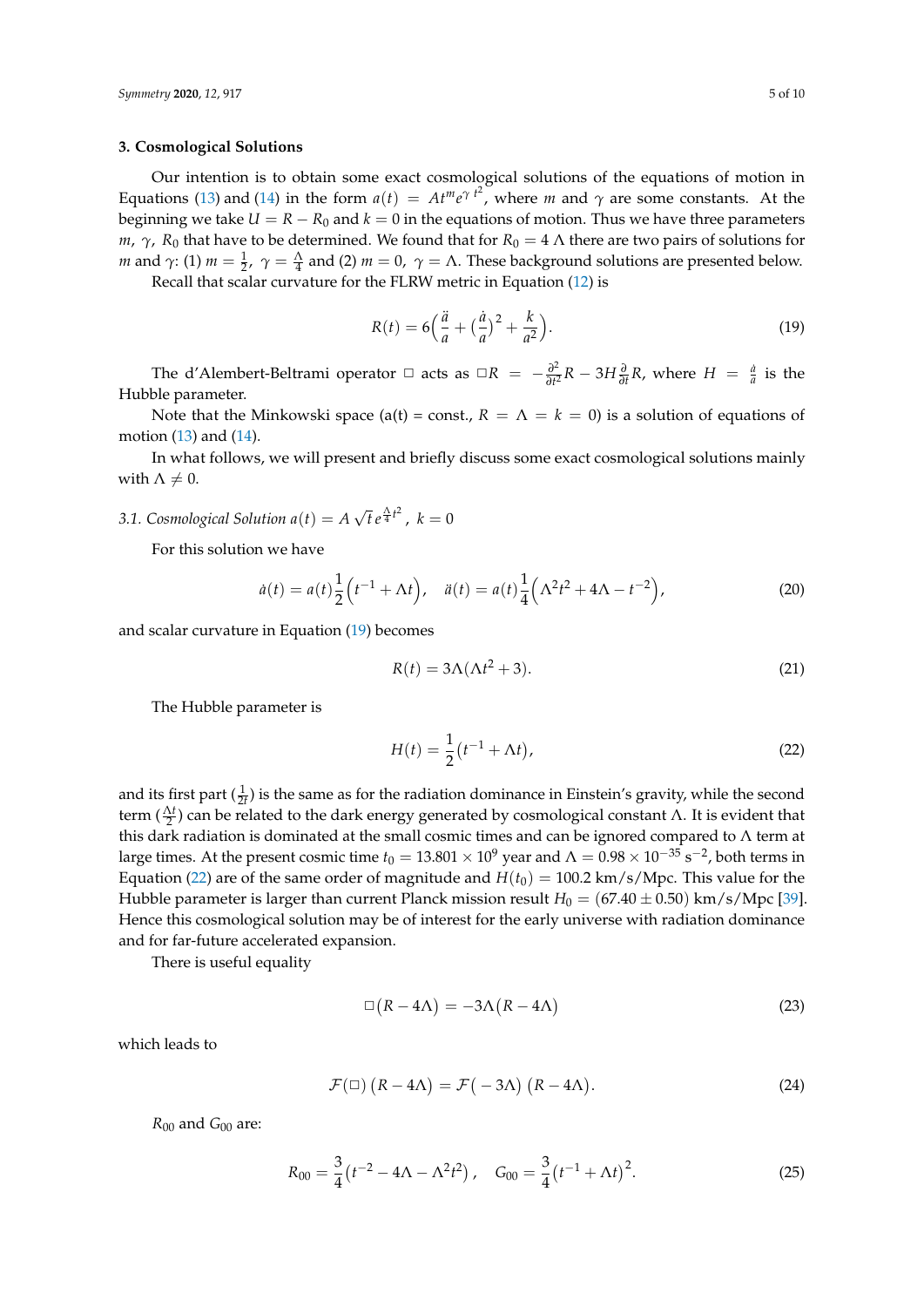Using equality  $\square(R - 4\Lambda) = -3\Lambda(R - 4\Lambda)$ , the trace Equation [\(13\)](#page-3-0) becomes

$$
4\Lambda - R - 10\Lambda(R - 4\Lambda)\mathcal{F}(-3\Lambda) + (-6\Lambda(R - 4\Lambda)^2 - \dot{R}^2)\mathcal{F}'(-3\Lambda) = 0.
$$
 (26)

The 00 component of EOM in Equation [\(14\)](#page-3-1) becomes

<span id="page-5-1"></span>
$$
G_{00} - \Lambda + (R - 4\Lambda)\mathcal{F}(-3\Lambda)(2R_{00} + \frac{1}{2}R + 4\Lambda) - 2\mathcal{F}(-3\Lambda)\ddot{R}
$$

$$
+ \frac{1}{2}(3\Lambda(R - 4\Lambda)^2 - \dot{R}^2)\mathcal{F}'(-3\Lambda) = 0.
$$
 (27)

Substituting scalar curvature *R* into the trace Equation [\(26\)](#page-5-1) we obtain

<span id="page-5-2"></span>
$$
4\Lambda - 3\Lambda(3 + \Lambda t^2) - 10\Lambda^2(5 + 3\Lambda t^2)\mathcal{F}(-3\Lambda)
$$
  
+ 
$$
(-6\Lambda^3(9\Lambda^2 t^4 + 30\Lambda t^2 + 25) - 36\Lambda^4 t^2)\mathcal{F}'(-3\Lambda) = 0.
$$
 (28)

Similarly, the 00 component of EOM in Equation [\(27\)](#page-5-2) becomes

$$
\frac{3(1+\Lambda t^2)^2}{4t^2} - \Lambda + \Lambda (5+3\Lambda t^2) \left(\frac{3}{2t^2} + \frac{5}{2}\Lambda\right) \mathcal{F}(-3\Lambda)
$$
  
-12\Lambda^2 \mathcal{F}(-3\Lambda) + \frac{1}{2} (3\Lambda^3 (9\Lambda^2 t^4 + 30\Lambda t^2 + 25) - 36\Lambda^4 t^2) \mathcal{F}'(-3\Lambda) = 0. (29)

Finally, the solution of equations of motion in Equations [\(13\)](#page-3-0) and [\(14\)](#page-3-1) requires constraints

$$
\mathcal{F}(-3\Lambda) = -\frac{1}{10\Lambda}, \quad \mathcal{F}'(-3\Lambda) = 0, \quad \Lambda \neq 0,
$$
 (30)

which are satisfied by nonlocal operator

<span id="page-5-6"></span>
$$
\mathcal{F}(\Box) = \frac{\Box}{30\Lambda^2} \exp\left(\frac{\Box}{3\Lambda} + 1\right).
$$
 (31)

From Equation [\(17\)](#page-3-4) follows

$$
\bar{\rho}(t) = \frac{3t^{-2} + 3\Lambda^2 t^2 + 2\Lambda}{32\pi G}, \quad \bar{p}(t) = \frac{t^{-2} - 3\Lambda^2 t^2 - 6\Lambda}{32\pi G}.
$$
 (32)

One can easily conclude that

<span id="page-5-3"></span>
$$
\bar{w} = \frac{t^{-2} - 3\Lambda^2 t^2 - 6\Lambda}{3t^{-2} + 3\Lambda^2 t^2 + 2\Lambda} \to \begin{cases} -1, & t \to \infty \\ \frac{1}{3}, & t \to 0. \end{cases} \tag{33}
$$

From Equation [\(33\)](#page-5-3), we see that parameter  $\bar{w}$  behaves: (i) like  $1/3$  at early times as for the case of radiation and (ii) like −1 as in the usual prediction for the late times acceleration with cosmological constant Λ.

# <span id="page-5-0"></span>3.2. Cosmological Solution  $a(t) = A e^{\Lambda t^2}$ ,  $k = 0$

For this solution we have

$$
\dot{a}(t) = a(t) 2\Lambda t, \quad \ddot{a}(t) = a(t) 2\Lambda (2\Lambda t^2 + 1), \tag{34}
$$

<span id="page-5-5"></span>
$$
R(t) = 12\Lambda \left(4\Lambda t^2 + 1\right), \quad H(t) = 2\Lambda t,\tag{35}
$$

<span id="page-5-4"></span>
$$
R_{00} = -6\Lambda (1 + 2\Lambda t^2), \quad G_{00} = 12\Lambda^2 t^2. \tag{36}
$$

There are useful equalities:

$$
\Box(R - 4\Lambda) = -12\Lambda(R - 4\Lambda), \quad \mathcal{F}(\Box)(R - 4\Lambda) = \mathcal{F}(-12\Lambda)(R - 4\Lambda). \tag{37}
$$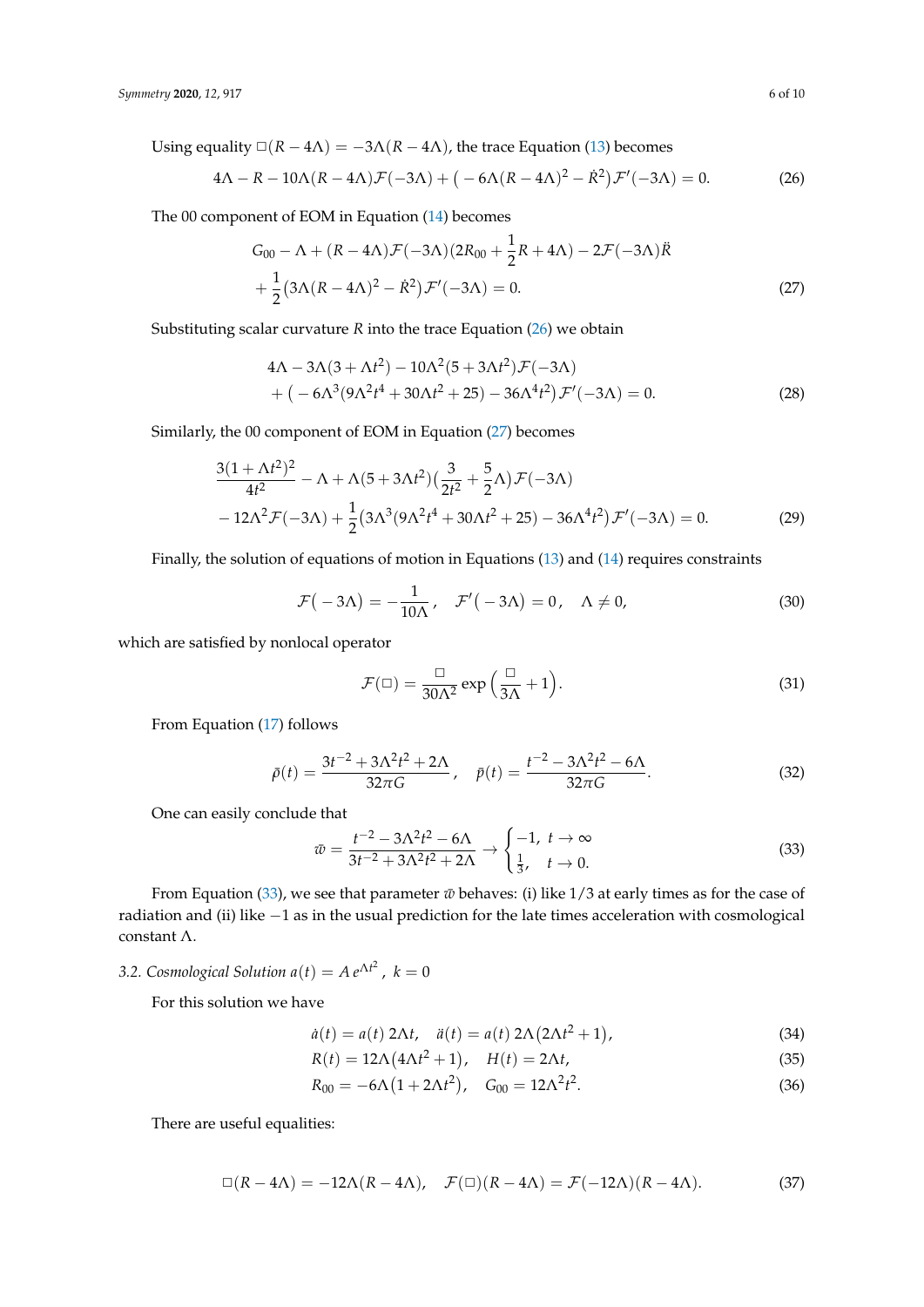Using the equalities in Equation [\(37\)](#page-5-4), the trace Equation [\(13\)](#page-3-0) becomes

$$
4\Lambda - R - 64\Lambda(R - 4\Lambda)\mathcal{F}(-12\Lambda) + \left(-24\Lambda(R - 4\Lambda)^2 - \dot{R}^2\right)\mathcal{F}'(-12\Lambda) = 0.
$$
 (38)

The 00 component of EOM in Equation [\(14\)](#page-3-1) is as follows:

<span id="page-6-1"></span><span id="page-6-0"></span>
$$
G_{00} - \Lambda + (R - 4\Lambda)\mathcal{F}(-12\Lambda)(2R_{00} + \frac{1}{2}R + 22\Lambda) - 2\mathcal{F}(-12\Lambda)\ddot{R} + \frac{1}{2}(12\Lambda(R - 4\Lambda)^2 - \dot{R}^2)\mathcal{F}'(-12\Lambda) = 0.
$$
 (39)

Substituting scalar curvature *R* in Equation [\(35\)](#page-5-5) into the trace Equation [\(38\)](#page-6-0) we obtain

$$
4\Lambda - 12\Lambda(1 + 4\Lambda t^2) - 512\Lambda^2(1 + 6\Lambda t^2)\mathcal{F}(-12\Lambda)
$$
  
+ (-1536 $\Lambda^3$ (36 $\Lambda^2 t^4$  + 12 $\Lambda t^2$  + 1) - 9216 $\Lambda^4 t^2$ ) $\mathcal{F}'(-12\Lambda) = 0.$  (40)

Similarly, the 00 component of EOM in Equation [\(39\)](#page-6-1) becomes

$$
12\Lambda^2 t^2 - \Lambda + 8\Lambda (1 + 6\Lambda t^2) \left( 2(-12\Lambda^2 t^2 - 6\Lambda) + 6\Lambda (1 + 4\Lambda t^2) + 22\Lambda \right) \mathcal{F}(-12\Lambda)
$$
  
- 2\mathcal{F}(-12\Lambda)96\Lambda^2 + \frac{1}{2} \left( 768\Lambda^3 (36\Lambda^2 t^4 + 12\Lambda t^2 + 1) - 9216\Lambda^4 t^2 \right) \mathcal{F}'(-12\Lambda) = 0. \tag{41}

To be satisfied, equations of motion in Equations [\(13\)](#page-3-0) and [\(14\)](#page-3-1) imply conditions

$$
\mathcal{F}(-12\Lambda) = -\frac{1}{64\Lambda}, \quad \mathcal{F}'(-12\Lambda) = 0, \quad \Lambda \neq 0,
$$
 (42)

that can be realized by

<span id="page-6-2"></span>
$$
\mathcal{F}(\Box) = \frac{\Box}{768\Lambda^2} \exp\left(\frac{\Box}{12\Lambda} + 1\right). \tag{43}
$$

According to Equation [\(17\)](#page-3-4) follows

$$
\bar{\rho}(t) = \frac{\Lambda(12\Lambda t^2 - 1)}{8\pi G}, \quad \bar{p}(t) = -\frac{3\Lambda(4\Lambda t^2 + 1)}{8\pi G}.
$$
\n(44)

The corresponding  $\bar{w}$  parameter is

$$
\bar{w} = \frac{-12\Lambda t^2 - 3}{12\Lambda t^2 - 1} \to \begin{cases} -1, & t \to \infty \\ 3, & t \to 0. \end{cases}
$$
(45)

# *3.3. Other Vacuum Solutions: R*(*t*) *= const*

The above two cosmological solutions have scalar curvature *R*(*t*) dependent on time *t*. There are also vacuum solutions with *R* = 4 $\Lambda$  that are the same as for Einstein's equations of motion. Since  $\Box$ (*R* −  $4\Lambda$ ) = 0, it is evident that such solutions satisfy equations of motion in Equations [\(13\)](#page-3-0) and [\(14\)](#page-3-1) without conditions on function  $\mathcal{F}(\Box)$ .

In addition to the already mentioned Minkowski space, there is another solution with  $R(t) = 0$ : Milne solution:  $a(t) = t$ ,  $k = -1$ ,  $\Lambda = 0$ ,  $(c = 1)$ .

From our analysis follows that there are no other exact power law solutions of the form  $a(t) = At^{\alpha}$ except this Milne one.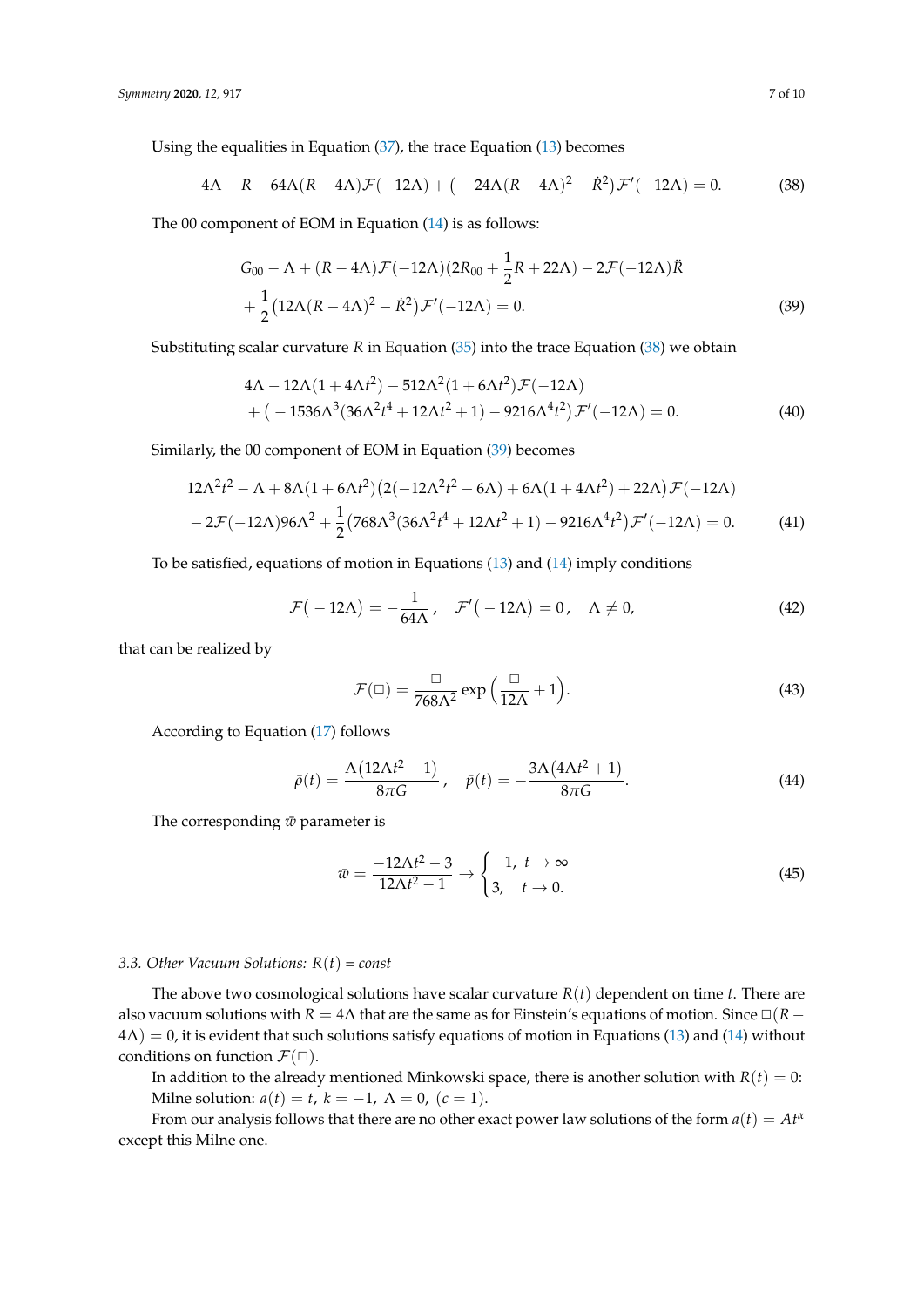# <span id="page-7-9"></span>**4. Concluding Remarks**

In this article, we have presented some exact cosmological solutions of nonlocal gravity model without matter given by Equation [\(3\)](#page-2-0). Two of these solutions are valid only if  $\Lambda \neq 0$ . The solutions  $a(t) = A$ √  $\bar{t}e^{\frac{\Lambda}{4}t^2}$  and  $a(t)=Ae^{\Lambda t^2}$  are not contained in Einstein's gravity with cosmological constant  $\Lambda$ . The solution  $a(t) = A$ √ *th*<sup>2</sup> mimics interference between expansion with radiation  $a(t) = A\sqrt{t}$ *t* and a dark energy  $a(t) = Ae^{\frac{\Lambda}{4}t^2}$ .

The solution  $a(t) = Ae^{\Lambda t^2}$  is a nonsingular bounce one and an even function of cosmic time. An exact cosmological solution of the type  $a(t) = Ae^{a\Lambda t^2}$ , where  $\alpha$  is a number, appears also at least in the following two models of Equation [\(2\)](#page-1-0): (1)  $P(R) = Q(R) = R$  [\[17\]](#page-8-5) (see also [\[18\]](#page-8-6)), and (2) *P*(*R*) = *Q*(*R*) =  $\sqrt{R - 2\Lambda}$  [\[37\]](#page-8-11). It would be interesting to investigate other possible models with this kind of solution. √

With respect to the cosmological solutions  $a(t) = A$  $\bar{t}e^{\frac{\Lambda}{4}t^2}$  and  $a(t) = Ae^{\Lambda t^2}$ , the nonlocal analytic operator  $\mathcal{F}(\Box)$  is presented by Equations [\(31\)](#page-5-6) and [\(43\)](#page-6-2), respectively. Operator  $\mathcal{F}(\Box)$  that takes into account both solutions should have the form  $\mathcal{F}(\Box) = a \frac{u}{\Lambda} \exp(bu^3 + cu^2 + du)$ , where *a*, *b*, *c*, *d*, are some definite constants and  $u = \Box / \Lambda$  is dimensionless operator. We do not introduce an additional parameter like mass *M*. √

According to our solutions  $a(t) = A$  $\bar{t}e^{\frac{\Lambda}{4}t^2}$  and  $a(t) = At^{\frac{2}{3}}e^{\frac{\Lambda}{14}t^2}$  [\[37\]](#page-8-11), it follows that effects of the dark radiation ( $\sqrt{t}$ ), the dark matter ( $t^{\frac{2}{3}}$ ) and the dark energy ( $e^{\alpha \Delta t^2}$ ) at the cosmic scale can be generated by suitable nonlocal gravity models. These findings should play useful role in further research concerning the universe evolution.

**Author Contributions:** Conceptualization, I.D., B.D., A.S.K., Z.R., and J.S.; methodology, I.D., B.D., A.S.K., Z.R., and J.S.; investigation, I.D., B.D., A.S.K., Z.R., and J.S.; writing—original draft preparation, B.D.; writing—review and editing, I.D., B.D., A.S.K., Z.R., and J.S. All authors have read and agreed to the published version of the manuscript.

**Funding:** This research is partially supported by the Ministry of Education, Science and Technological Development of Republic of Serbia, grant No. 174012.

**Acknowledgments:** The authors would like to thank the reviewers for their comments and suggestions that resulted in improvement of paper presentation.

**Conflicts of Interest:** The authors declare no conflict of interest.

## **References**

- <span id="page-7-0"></span>1. Wald, R.M. *General Relativity*; University of Chicago Press: Chicago, IL, USA, 1984.
- <span id="page-7-1"></span>2. Sotiriou, T.P.; Faraoni, V. *f*(*R*) theories of gravity. *Rev. Mod. Phys*. **2010**, *82*, 451–497. [\[CrossRef\]](http://dx.doi.org/10.1103/RevModPhys.82.451)
- 3. Clifton, T.; Ferreira, P.G.; Padilla, A.; Skordis, C. Modified gravity and cosmology. *Phys. Rep.* **2012**, *513*, 1–189. [\[CrossRef\]](http://dx.doi.org/10.1016/j.physrep.2012.01.001)
- <span id="page-7-4"></span>4. Nojiri, S.; Odintsov, S.D. Unified cosmic history in modified gravity: From *F*(*R*) theory to Lorentz non-invariant models. *Phys. Rep.* **2011**, *505*, 59–144. [\[CrossRef\]](http://dx.doi.org/10.1016/j.physrep.2011.04.001)
- 5. Nojiri, S.; Odintsov, S.D.; Oikonomou, V.K. Modified gravity theories on a nutshell: Inflation, bounce and late-time evolution. *Phys. Rep.* **2017**, *692*, 1–104. [\[CrossRef\]](http://dx.doi.org/10.1016/j.physrep.2017.06.001)
- <span id="page-7-2"></span>6. Novello, M.; Bergliaffa, S.E.P. Bouncing cosmologies. *Phys. Rep.* **2008**, *463*, 127–213. [\[CrossRef\]](http://dx.doi.org/10.1016/j.physrep.2008.04.006)
- <span id="page-7-3"></span>7. Deser, S.; Woodard, R. Nonlocal cosmology. *Phys. Rev. Lett.* **2007**, *99*, 111–301. [\[CrossRef\]](http://dx.doi.org/10.1103/PhysRevLett.99.111301)
- <span id="page-7-6"></span><span id="page-7-5"></span>8. Woodard, R.P. Nonlocal models of cosmic acceleration. *Found. Phys.* **2014**, *44*, 213–233. [\[CrossRef\]](http://dx.doi.org/10.1007/s10701-014-9780-6)
- 9. Belgacem, E.; Dirian, Y.; Foffa, S.; Maggiore, M. Nonlocal gravity. Conceptual aspects and cosmological predictions. *J. Cosmol. Astropart. Phys.* **2018**, *2018*, 2. [\[CrossRef\]](http://dx.doi.org/10.1088/1475-7516/2018/03/002)
- <span id="page-7-7"></span>10. Biswas, T.; Mazumdar, A.; Siegel, W. Bouncing universes in string-inspired gravity. *J. Cosmol. Astropart. Phys.* **2006**, *603*, 9. [\[CrossRef\]](http://dx.doi.org/10.1088/1475-7516/2006/03/009)
- <span id="page-7-8"></span>11. Biswas, T.; Koivisto, T.; Mazumdar, A. Towards a resolution of the cosmological singularity in non-local higher derivative theories of gravity. *J. Cosmol. Astropart. Phys.* **2010**, *1011*, 8. [\[CrossRef\]](http://dx.doi.org/10.1088/1475-7516/2010/11/008)
- 12. Biswas, T.; Gerwick, E.; Koivisto, T.; Mazumdar, A. Towards singularity and ghost free theories of gravity. *Phys. Rev. Lett.* **2012**, *108*, 31–101. [\[CrossRef\]](http://dx.doi.org/10.1103/PhysRevLett.108.031101) [\[PubMed\]](http://www.ncbi.nlm.nih.gov/pubmed/22400725)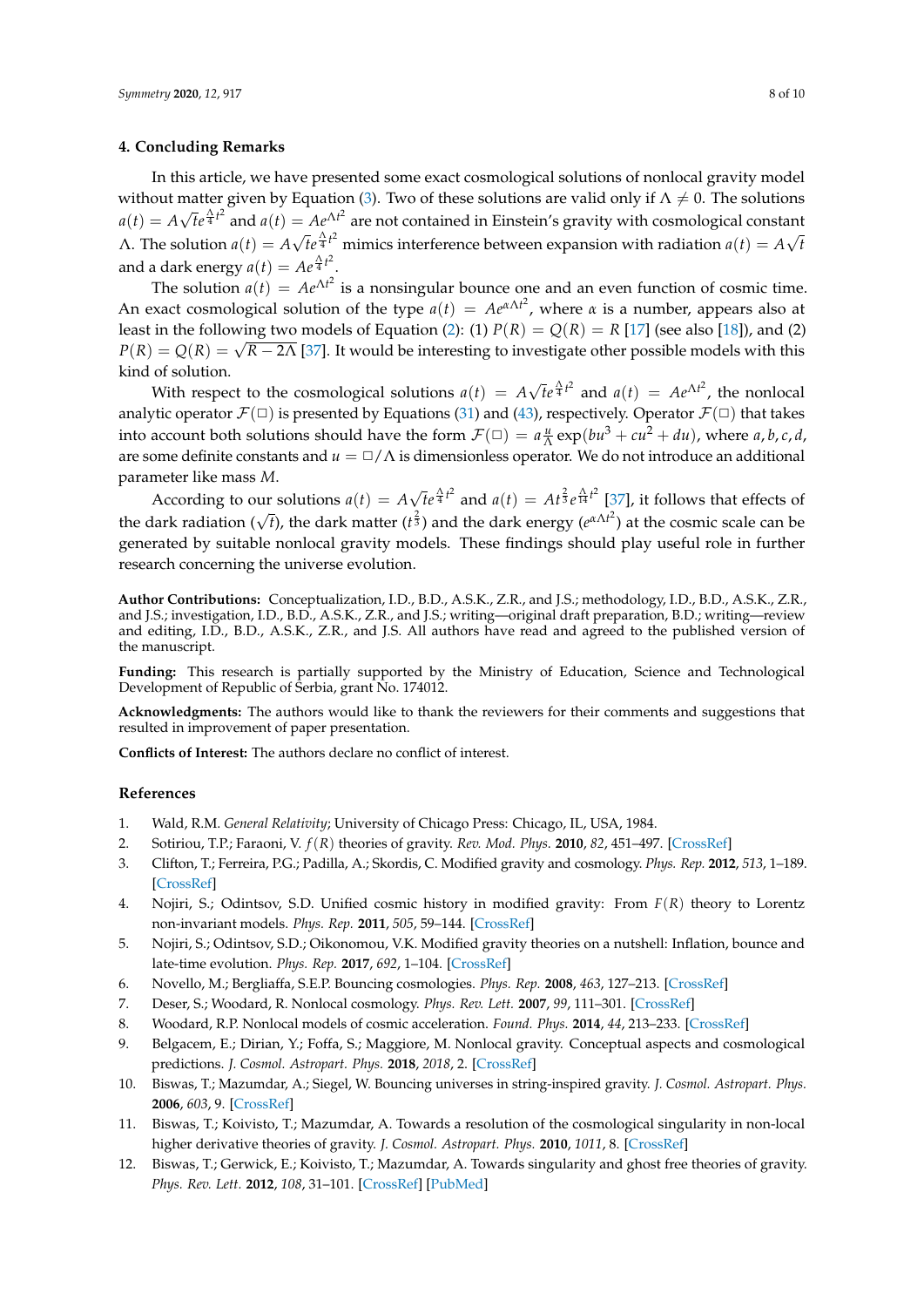- 13. Biswas, T.; Koshelev, A.S.; Mazumdar, A.; Vernov, S. Yu. Stable bounce and inflation in non-local higher derivative cosmology. *J. Cosmol. Astropart. Phys.* **2012**, *8*, 24. [\[CrossRef\]](http://dx.doi.org/10.1088/1475-7516/2012/08/024)
- <span id="page-8-4"></span>14. Biswas, T.; Conroy, A.; Koshelev, A.S.; Mazumdar, A. Generalized gost-free quadratic curvature gravity. *Class. Quantum Grav.* **2014**, *31*, 159501. [\[CrossRef\]](http://dx.doi.org/10.1088/0264-9381/31/15/159501)
- <span id="page-8-12"></span>15. Biswas, T.; Koshelev, A.S.; Mazumdar, A. Consistent higher derivative gravitational theories with stable de Sitter and Anti-de Sitter backgrounds. *Phys. Rev.* **2017**, *95*, 043533. [\[CrossRef\]](http://dx.doi.org/10.1103/PhysRevD.95.043533)
- 16. Dragovich, B. On Nonlocal modified gravity and cosmology. *Springer Proc. Math. Stat.* **2014**, *111*, 251–262.
- <span id="page-8-5"></span>17. Koshelev, A.S.; Vernov, S.Y. On bouncing solutions in non-local gravity. *Phys. Part. Nuclei* **2012**, *43*, 666–668. [\[CrossRef\]](http://dx.doi.org/10.1134/S106377961205019X)
- <span id="page-8-6"></span>18. Koshelev, A.S. Stable analytic bounce in non-local Einstein-Gauss-Bonnet cosmology. *Class. Quantum Grav.* **2013**, *30*, 155001. [\[CrossRef\]](http://dx.doi.org/10.1088/0264-9381/30/15/155001)
- <span id="page-8-10"></span>19. Koshelev, A.S.; Kumar, K.S.; Starobinsky, A.A. *R* 2 inflation to probe non-perturbative quantum gravity. *JHEP* **2018**, *1803*, 71. [\[CrossRef\]](http://dx.doi.org/10.1007/JHEP03(2018)071)
- <span id="page-8-7"></span>20. Koshelev, A.S.; Modesto, L.; Rachwal, L.; Starobinsky, A.A. Occurrence of exact  $R^2$  inflation in non-local UV-complete gravity. *JHEP* **2016**, *11*, 1–41.
- 21. Buoninfante, L.; Koshelev, A. S.; Lambiase, G.; Mazumdar, A. Classical properties of non-local, ghost- and singularity-free gravity. *JCAP* **2018**, *2018*, 34. [\[CrossRef\]](http://dx.doi.org/10.1088/1475-7516/2018/09/034)
- 22. Koshelev, A.S.; Marto, J.; Mazumdar, A. Towards conformally flat, non-Kasner vacuum solution in infinite derivative gravity. *JCAP* **2019**, *2019*, 20. [\[CrossRef\]](http://dx.doi.org/10.1088/1475-7516/2019/02/020)
- 23. Elizalde, E.; Pozdeeva, E.O.; Vernov, S.Y. Stability of de Sitter solutions in non-local cosmological models. *arXiv* **2013**, arXiv:1202.0178.
- <span id="page-8-0"></span>24. Conroy, A.; Koivisto, T.; Mazumdar, A.; Teimouri, A. Generalised quadratic curvature, non-local infrared modifications of gravity and Newtonian potentials. *Clas. Quantum Grav.* **2015**, *32*, 015024. [\[CrossRef\]](http://dx.doi.org/10.1088/0264-9381/32/1/015024)
- <span id="page-8-1"></span>25. Dragovich, B.; Khrennikov, A.Y.; Kozyrev, S.V.; Volovich, I.V.; Zelenov, E.I. *p*-Adic mathematical physics: The first 30 years. *p-Adic Numbers Ultrametric Anal. Appl.* **2017**, *9*, 87–121. [\[CrossRef\]](http://dx.doi.org/10.1134/S2070046617020017)
- <span id="page-8-2"></span>26. Modesto, L. Super-renormalizable quantum gravity. *Phys. Rev. D* **2012**, *86*, 044005. [\[CrossRef\]](http://dx.doi.org/10.1103/PhysRevD.86.044005)
- 27. Modesto, L.; Rachwal, L. Super-renormalizable and finite gravitational theories. *Nucl. Phys. B* **2014**, *889*, 228. [\[CrossRef\]](http://dx.doi.org/10.1016/j.nuclphysb.2014.10.015)
- <span id="page-8-8"></span><span id="page-8-3"></span>28. Stelle, K.S. Renormalization of higher derivative quantum gravity. *Phys. Rev. D* **1977**, *16*, 953. [\[CrossRef\]](http://dx.doi.org/10.1103/PhysRevD.16.953)
- 29. Dimitrijevic, I.; Dragovich, B.; Grujic, J.; Rakic, Z. On modified gravity. *Springer Proc. Math. Stat.* **2013**, *36*, 251–259.
- 30. Dimitrijevic, I.; Dragovich, B.; Grujic, J.; Rakic, Z. New cosmological solutions in nonlocal modified gravity. *Rom. Journ. Phys.* **2013**, *58*, 550–559.
- 31. Dimitrijevic, I.; Dragovich, B.; Grujic, J.; Rakic, Z. Some power-law cosmological solutions in nonlocal modified gravity. *Springer Proc. Math. Stat.* **2014**, *111*, 241–250.
- <span id="page-8-13"></span>32. Dimitrijevic, I.; Dragovich, B.; Grujic, J.; Koshelev, A.S.; Rakic, Z. Cosmology of non-local *f*(*R*) gravity. *Filomat* **2019**, *33*, 1163–1178. [\[CrossRef\]](http://dx.doi.org/10.2298/FIL1904163D)
- 33. Dimitrijevic, I.; Dragovich, B.; Stankovic, J.; Koshelev, A.S.; Rakic, Z. On nonlocal modified gravity and its cosmological solutions. *Springer Proc. Math. Stat.* **2016**, *191*, 35–51.
- 34. Dimitrijevic, I.; Dragovich, B.; Grujic, J.; Rakic, Z. Some cosmological solutions of a nonlocal modified gravity. *Filomat* **2015**, *29*, 619–628. [\[CrossRef\]](http://dx.doi.org/10.2298/FIL1503619D)
- 35. Dimitrijevic, I. Cosmological solutions in modified gravity with monomial nonlocality. *Appl. Math. Comput.* **2016**, *285*, 195–203. [\[CrossRef\]](http://dx.doi.org/10.1016/j.amc.2016.03.030)
- <span id="page-8-9"></span>36. Dimitrijevic, I.; Dragovich, B.; Rakic, Z.; Stankovic, J. On nonlocal gravity with constant scalar curvature. *Publ. De L'Institut Math. Nouv. Série* **2018**, *103*, 53–59. [\[CrossRef\]](http://dx.doi.org/10.2298/PIM1817053D)
- <span id="page-8-11"></span>37. Dimitrijevic, I.; Dragovich, B.; Koshelev, A.S.; Rakic, Z.; Stankovic, J. Cosmological solutions of a nonlocal square root gravity. *Phys. Lett. B* **2019**, *797*, 134848. [\[CrossRef\]](http://dx.doi.org/10.1016/j.physletb.2019.134848)